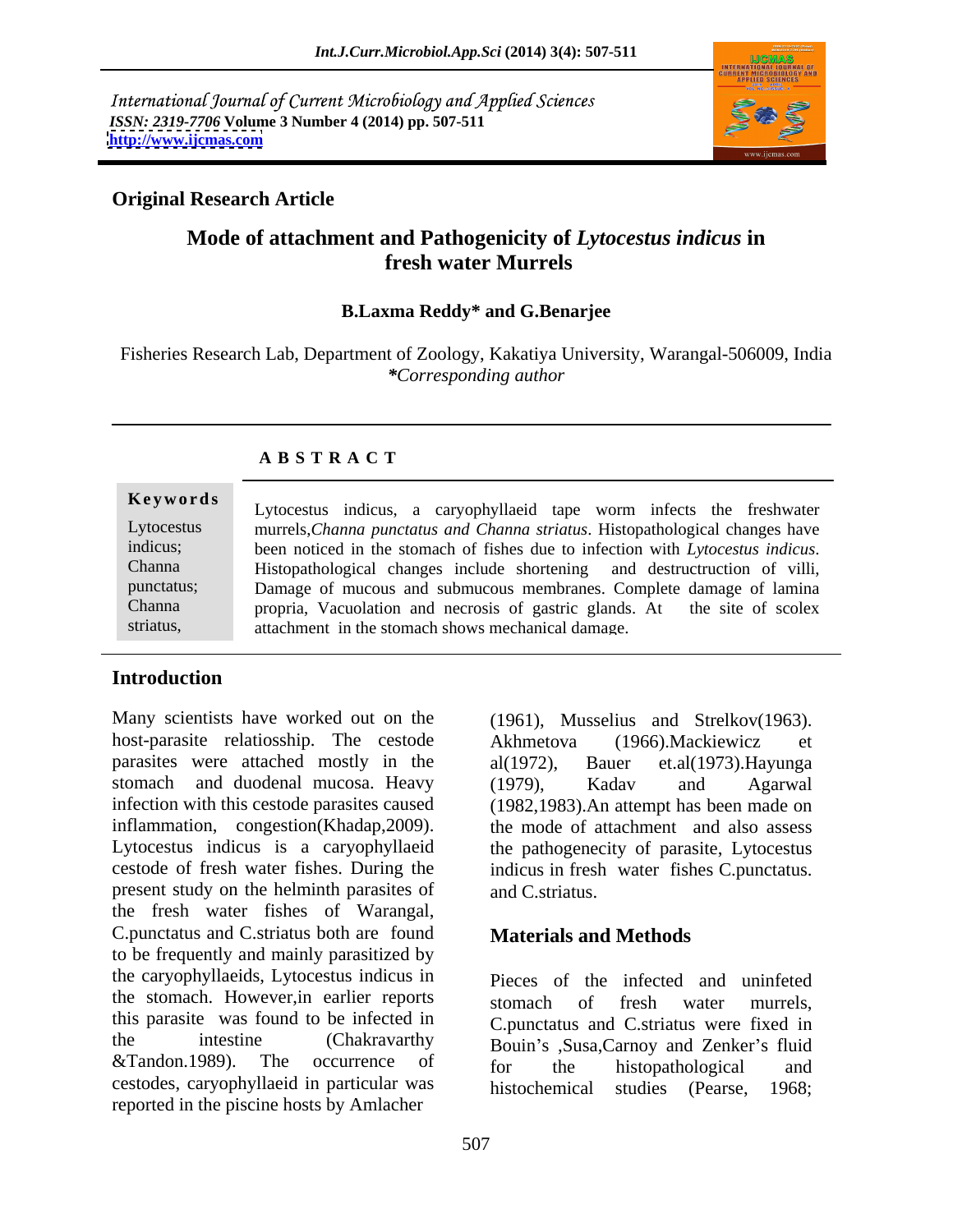paraffin wax.A battery of histochemical the change in the chemical nature of the

The body of cestode, Lytocestus indicus is elongated,tapering anteriorly and rounded differentiated and the body is not divided in to segments. The presence of Lytocestus obstruction is caused due to occination is caused due to occination is caused due to occination is caused due to occination is caused that the stomach wall of parasites (Chakravar indicus in the stomach wall of parasites (Chakravarthy and C.punctatus and C.striatus disrupted the basic structural organization of the penetrates deep into the muscularis layer. At the site of scolex attachment to the and compression of tissue layers, such as nutrition and digestion process of the fish. mucosa, submucosa and muscularis were noticed. Due to excess pressure exerted by The the scolex,at some places the submucosa became hyperplastic. At some places a of infected fish that includes shortening of thin mucoid interfere between the host villi, thickening of the muscle layer, thin mucoid interfere between the host tissue and the scolex was also observed. These histopathological changes within the hosts tissue, stomach shows a definite habitat preference. However, the effects on the host depends upon the mode of attachment. This deep penetration of parasite caused serious damage to the

The observations made in the present also evidenced. study are in conformity with those of Mackiewicz et al(1972) and Bauer et.al(1973), particularly mode of marked as longitudinal and circular muscle attachment. Borvelnska  $\&$  layer in the infected fish has shown Caira(1993)explain the mode of all attachment and pathogenecity of many places and the necrosis of their

Bancroft, 1975).They were dehydrated by tapeworm infecting the spiral intestine of graded alcohol, cleared and embedded in the nurse shark.. Shinde et al.(1984)studies tests were applied on the microtome cut parasites with their host Caracharias sections of stomach gives exact acutus. Similar observations were made by localization of the parasite, the damage Satpute and Agarwal(1974),Ahmed and caused at a particular site of the tissue and sanaullah (1979), Bose and Sinha (1981) tissue of the organ affected. prounounced tissue reaction expressed as **Results and Discussion** may probably be attributed to the secretion posteriorly. The scolex is not well in the tissue layers of host leading to their stomach in the host. This species effected due to lytocestus infestations stomach wall, mechanical displacement might have profound influence on the interrelationship between cestode and Niyogi and Agarwal(1985).The hyperplasticity of the submucosal layer of gland cells of the parasite. The highly developed musculature in the parasite may be also responsible for exertion of pressure compression. However the mechanical obstruction is caused due to occurrence of parasites (Chakravarthy and Tandon,1989). In the present study it is observed that the stomach is highly which resulted to a major disruption of the structural organization of the organ which

host's stomach (Fig. 1, 2, 3 & 4) degenerated necrosis and the raising of parasite brought about severe histopathological changes in the stomach of infected fish that includes shortening of villi, thickening of the muscle layer, destruction of the villi, hold fast penetration of the mucosa and the damage of both mucous and submucous membranes. Flattening of the surface epithelium, complete damage of lamina propria and oedema of submucous columnar cells present in it are completely degenerated necrosis and the raising of secondary folds of the muscularis layer is also evidenced.

> The musularis layer which is distinctly layer in the infected fish has shown vacuolation and clumping of tissue at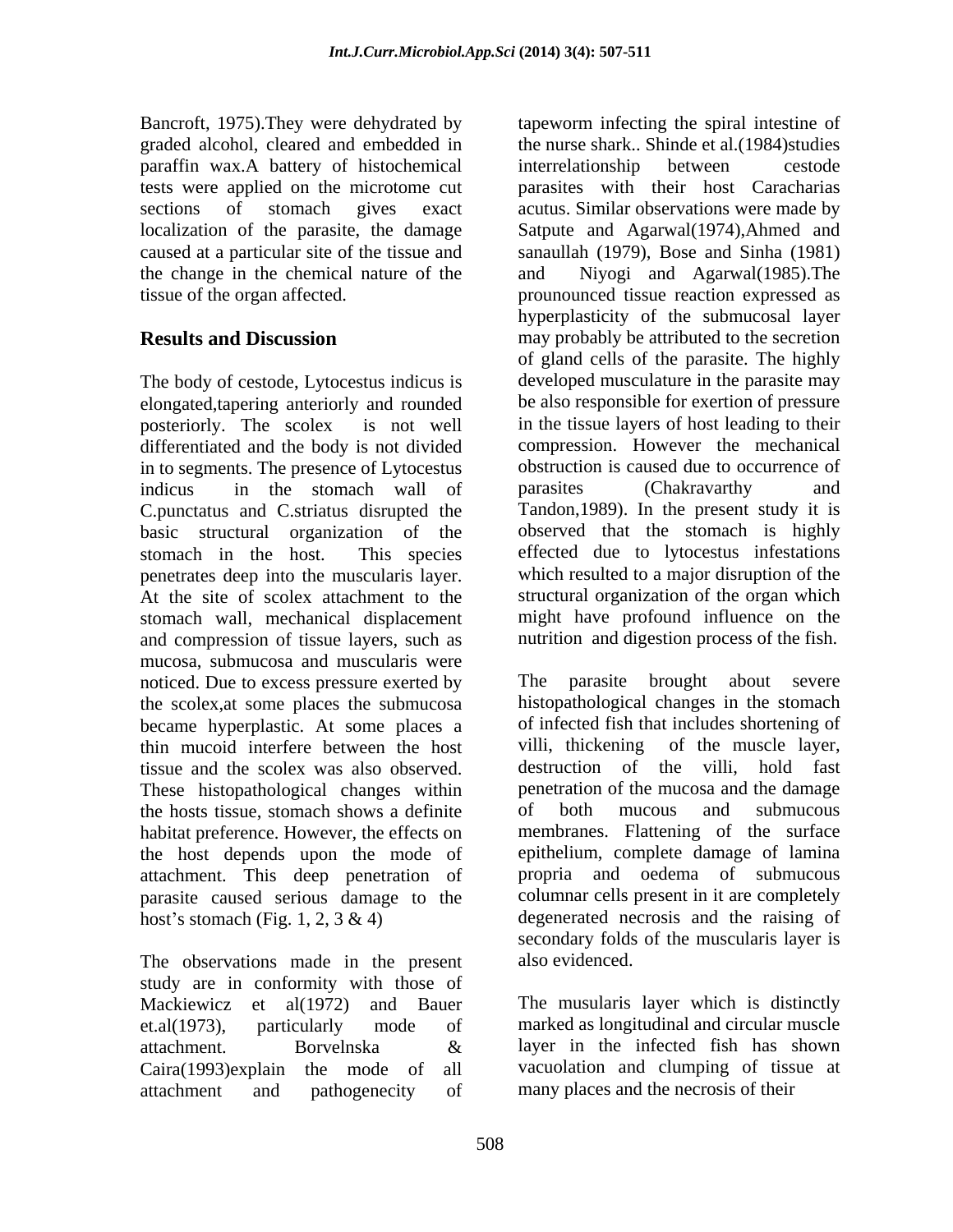

striatus punctatus with enlarged parasite with attachment of parasite





striatus punctatus with degenerated villi with enlarged parasite

gastric glands is clearly seen. The (1977)explained relation ship of pathology pathological lesions, the presence of cysts in different regions of the stomach results in the damage of tissue of the stomach was blood vessels have undergone marked the mucosa layer. These histopathological However, the effects on the host depends upon the mode of attachment. This deep penetration of parasite caused serious organts. Rees(1967) observed 1&2)Nanware et al.(2005)also studied histopathology cestodes of Capra -hircus



and site secretion in host intestine of caryophyllaeid tape worm.

clearly evidenced in the present study. The Parasites of marine fishes when cause dialation and the submucosa slugging into main changes occurs in the infected tissue changes with in the hosts tissue, stomach regions of the tissue (Khadap,2009). The shows a definite habitat preference. pathological conditions due to Lytocestus damage to the host's stomach(Fig- inflammation fibrosis associated with and a marine fish. Hayunga clearly noticed. The shallow ulcers are histopathological conditions in a tissue the are increase or decrease in a particular indicus infections cause changes in the physiological functioning of the effected organts. Rees(1967)observed hyperplasia and metaplasia in cestode infection.The epithelial necrosis was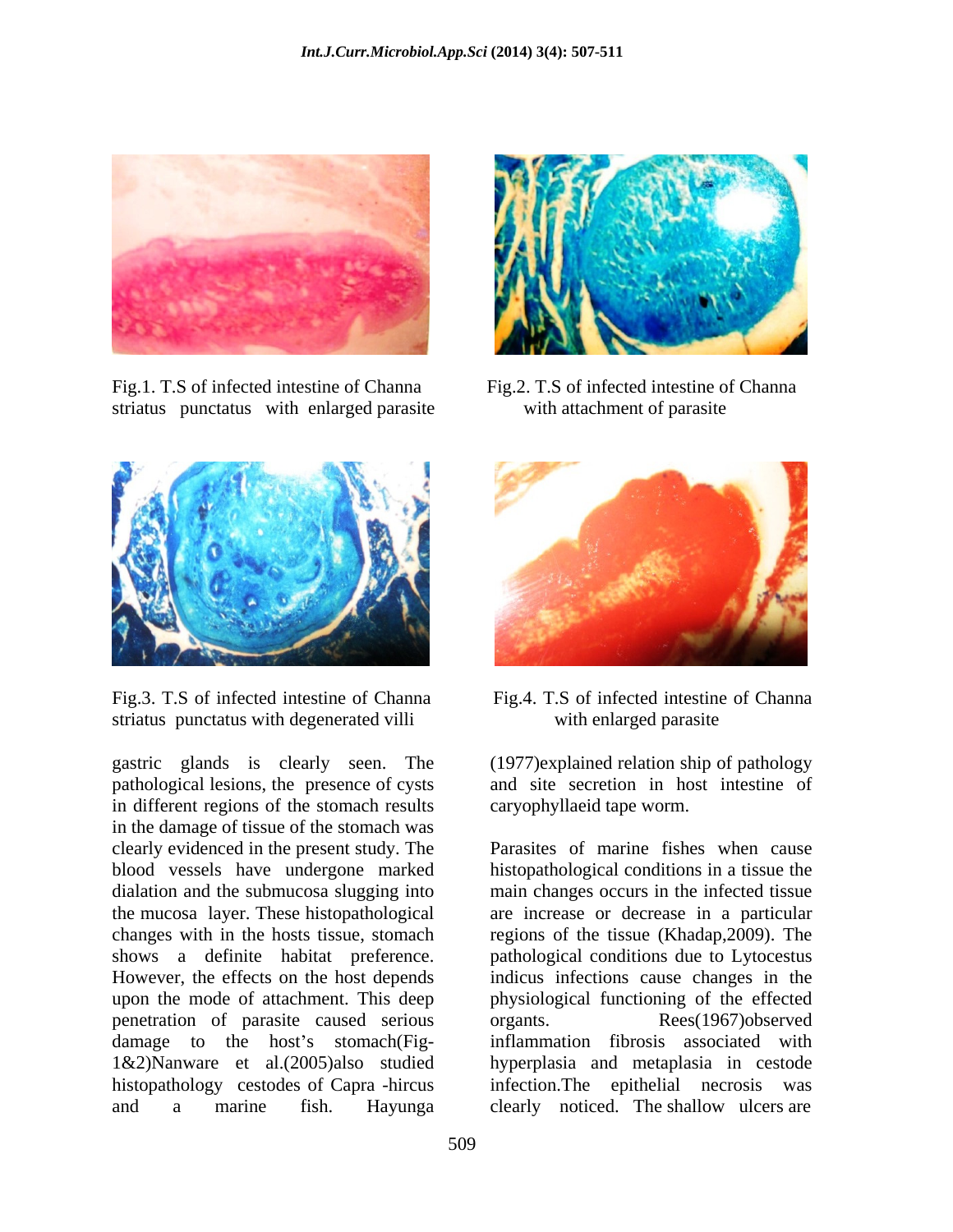formed due to Lytocestus indicus after Boston. prolong and chronic infections (Ahammad Benarjee.G. and Laxma Reddy.B.2006. and Muhammad,1979). Heavy infection with cestode parasites cause inflammation, This extends the parasites cause inflammation, This extends the parasites of the state of the state of the state of the state of the state of the state of the state of the state o congestion and haemorrhagia. The stomach infections also interfere with the with Djombangia indica. J.of food digestion causing metabolic Curr.Sci.92:647-654.

The authors are thankful to the Head, Uni.J.S<br>Department of Zoology Kakativa Bose.K.C.

- Ahmad,A.T. and Muhammad,S.1979.Fish 226-230.<br>Chakravarthy .R.and Veena.1989.
- induced by Caryophyllid cestodes in *Proc.Indian*<br>Clarias **batracchus** 98:127-132.  $\mu$ Clarias batracchus  $\frac{98.12}{-132}$ . LinnaeusSiluriformes:Claridae.Fish
- on the control of diseases of fish in Kazakhastan and Republics of Central
- Amlacher,E.1961.Die Wirkung des Mala chitigruns auf Fische,Fisch Parasiten<br>
Ichthyophthirius Trichodine Kleinkreb Havunga,E.G.1977.Scolices of three se and wasser pflanzenThe action of malachite green on fish,fish parastes Ichthyophthirius,Trichodina,small plants.Dt.Fischerei-Ztg,8:12-15.
- Bauer, O.M., Musselius, V.A. and caryophyllaeid tape worms of the fishes.Jerusalem Isred ss Programme for Scientific translations.
- techniques Butterworths, London and

Boston.

- Histopathologicl and Histophysiological change s in the duodenum due to infestation with Djombangia indica. J.of *Curr.Sci.92:647-654.*
- disorders. Borvenska and Caira.1993 Mode of **Acknowledgment** tapeworm infecting the spiral intestine attachment and pathogenecity of of the nurse shark,Marathwada Uni.J.Sci.25:162-165.
- Department of Zoology, Kakatiya Bose, K.C. and Sinha, A.K.1983. University for providing the facilities. Histopathology of Clarias attributable **References** cestode Lytocetus indicus. *Proc.*  Bose,K.C. and Sinha, A.K.1983. to the intestinal *Natl.Acad.Sci.India.Sec.B.Biol.Sci*.53: 226-230.
- pathol.,1-14. Chakravarthy R.and Veena.1989. Ahmad,A.T. and Caryophylliasis in the cat fish,Clarias Sanaullah,M.1979.Pathological batrachus L.,: some<br>
observations of the intestinal lesions histopathological observations. observations of the intestinal lesions histopathological observations.<br> *Proc.Indian Acad.Sci.Anima Sci.* Chakravarthy ,R.and Veena.1989. Caryophylliasis in the cat fish,Clarias batrachus L.,: some histopathological *Proc.Indian Acad.Sci.Anima Sci. 98:127-132.*
- path.,141:1-7. Histochemical studies on Lytocestus Akhmetova, B.1966. Epizotiology of indicus and Djombanjia kavioza of carp on the Alma-Ata fish exercises penetrans, Caryophyllidean cestode<br>forms scientific production conference parasites Clarias batrachu s forms, scientific production conference barractes Clarias batrachu s<br>Control of discosses of fish in L.Helminthologia British.26 :259-Asia.ALMA-Ata March 15-19. Chakravarthy .R. and Tandon, V.1989. indicus and Djombanjia penetrans, Caryophyllidean cestode parasites Clarias batrachu s L.Helminthologia British.26 274.dap,R.A.,2009.Histopathology of the cestode parasites,Gensus Cotugia Diamare, 1893 from Galus domesticus..U.P.J.Zoo.293:423-426.
	- Ichthyophthirius,Trichodina.Kleinkreb Hayunga,E.G.1977.Scolices of three<br>se and wasser pflanzenThe action of caryophyllied tape worm relation ship  $Hayunga, E.G.1977. \text{Scolices}$ caryophyllied tape worm relation ship of pathology and site of secretion in host intestine. Diss,Abs.Int.pp.38-39.
	- crustaceans and water Hayunga,E.G.1979.Observations on the Strelkov, Yu A.1973. Diseases pond White sucker Catostomus<br>
	Strelkov, Yu A.1973. Diseases pond White sucker Catostomus intestinal pathology caused by 3 caryophyllaeid tape worms of the White sucker Catostomus commersonic

Lacepede.J.Fish.Dis.2:239-248.

Bancroft. J.D.1975. Histochemical Kadav,M. and Agarwal,S.M.1982.Amino acid piture qualitative and quantitative